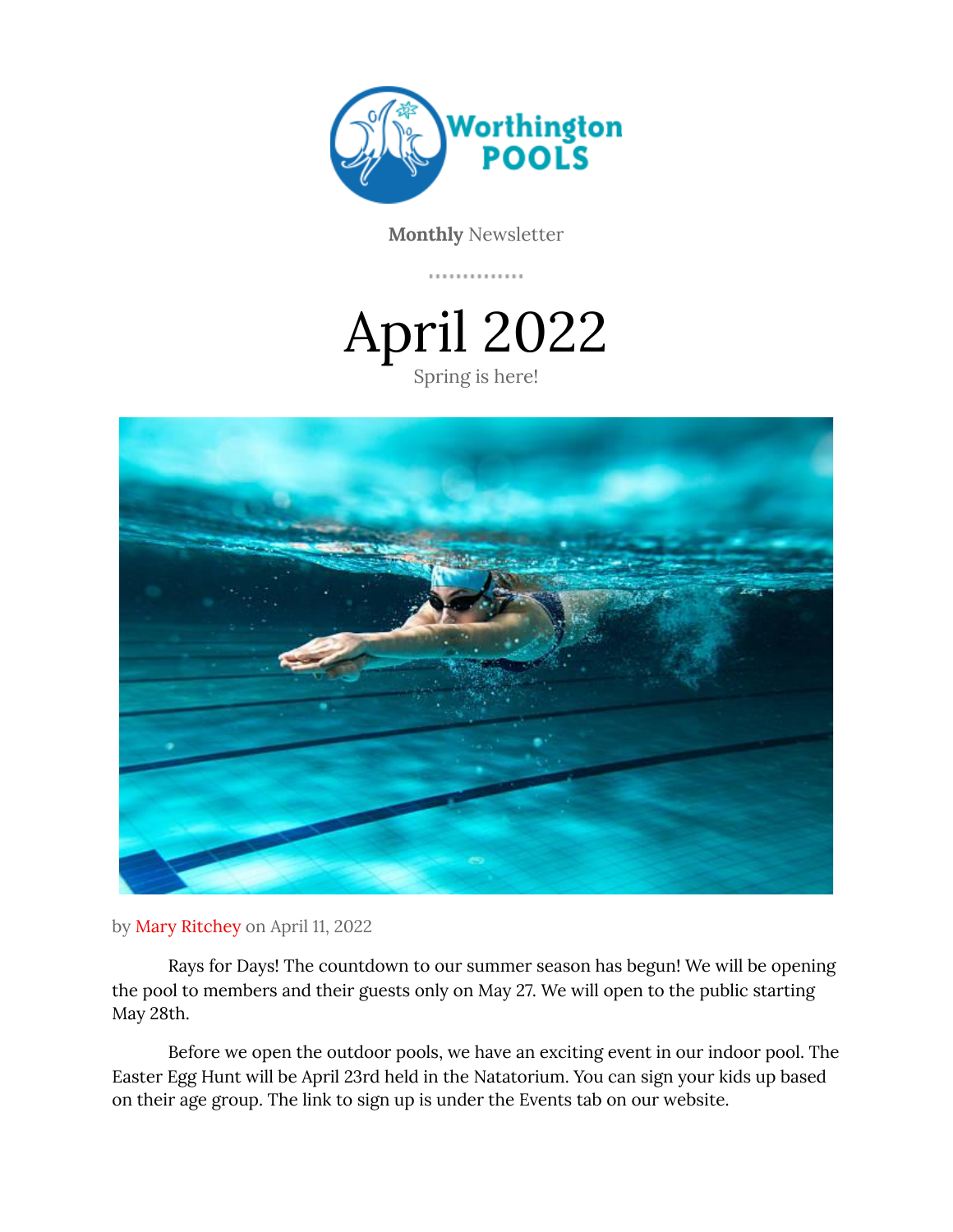We can't forget to highlight some of our hardworking pool supervisors, Pedro Zarate and Brionna Mann.

"Hello, my name is Pedro! I am a pool supervisor here at Worthington Pools. I have 7 years of experience as a lifeguard, swim instructor, and pool supervisor. I enjoy being at the pool especially over the summer time. I am currently studying statistics and data analysis. When I am not at the pool, you can catch me on the basketball court draining some 3's. I grew up playing lacrosse in Dublin and most recently I have gotten into coaching. I am a very big math nerd. I am a die-hard Cleveland Browns and Cleveland Cavaliers fan. My favorite football player is Nick Chubb. If you see me out on the pool deck this summer, don't hesitate to come and say hi. I'm sure we will have something to talk about!"

"Hi! My name is Brionna. I am a pool supervisor here at Worthington Pools. It is my first year working and teaching at Worthington, but I have been working with pools for 5 years now. I am so excited to continue my journey with my Worthington family!"

We've established a new system called Jackrabbit. It makes registering for classes a lot easier. Jackrabbit has the capabilities to email your instructor directly. This is a great tool to have in case someone might miss a lesson. No more having to call the pool. Just access the portal we have set up, and send a message.

THIS WEEK'S **TOP STORIES**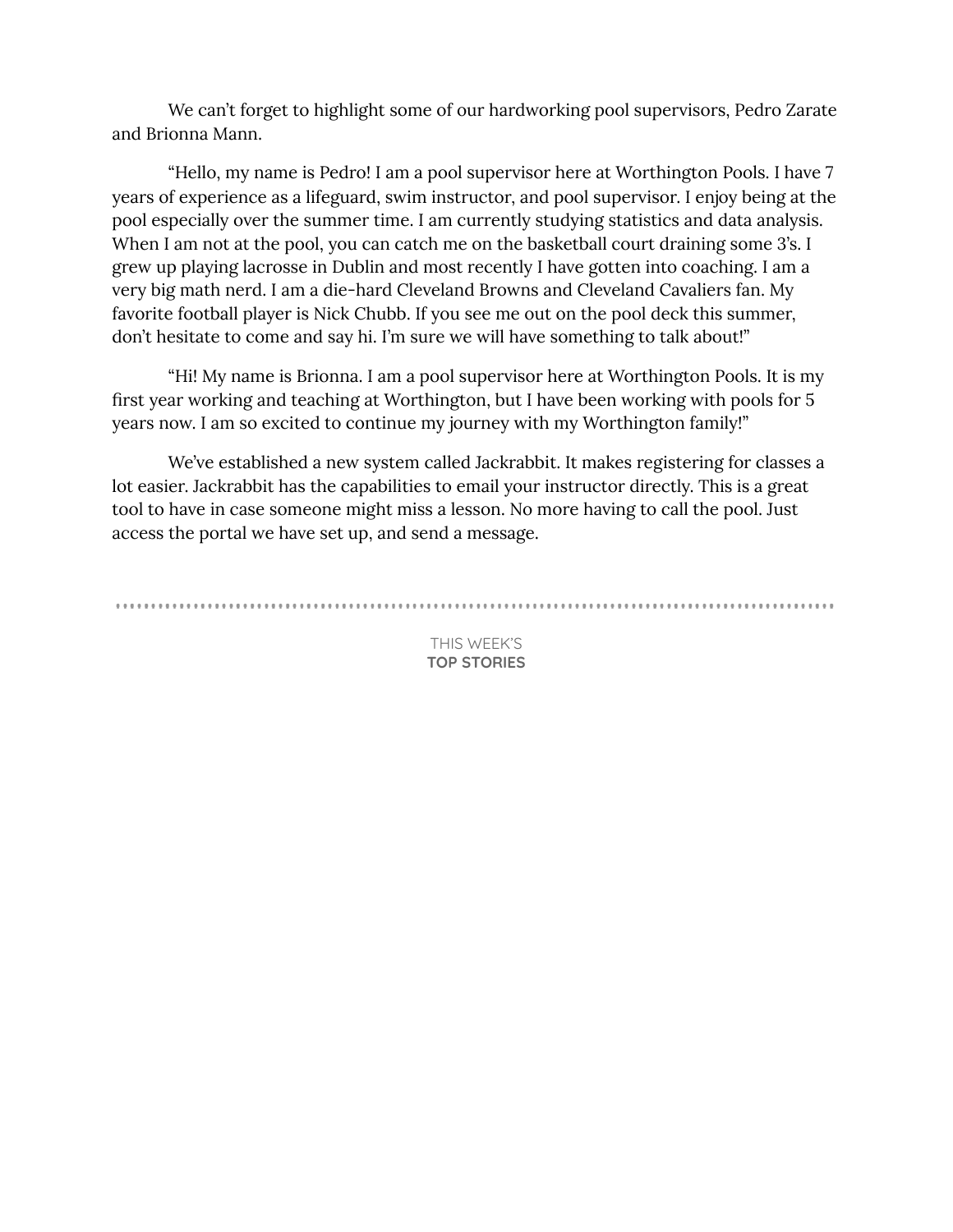

#### **WORTHINGTON POOLS PRESENTS**

# Easter Egg Hunt

#### SATURDAY APRIL 23, 2022

#### **INDOOR POOL**

400 W DUBLIN GRANVILLE RD

Sign Up at www.worthingtonpools.com **Look for EVENTS** 

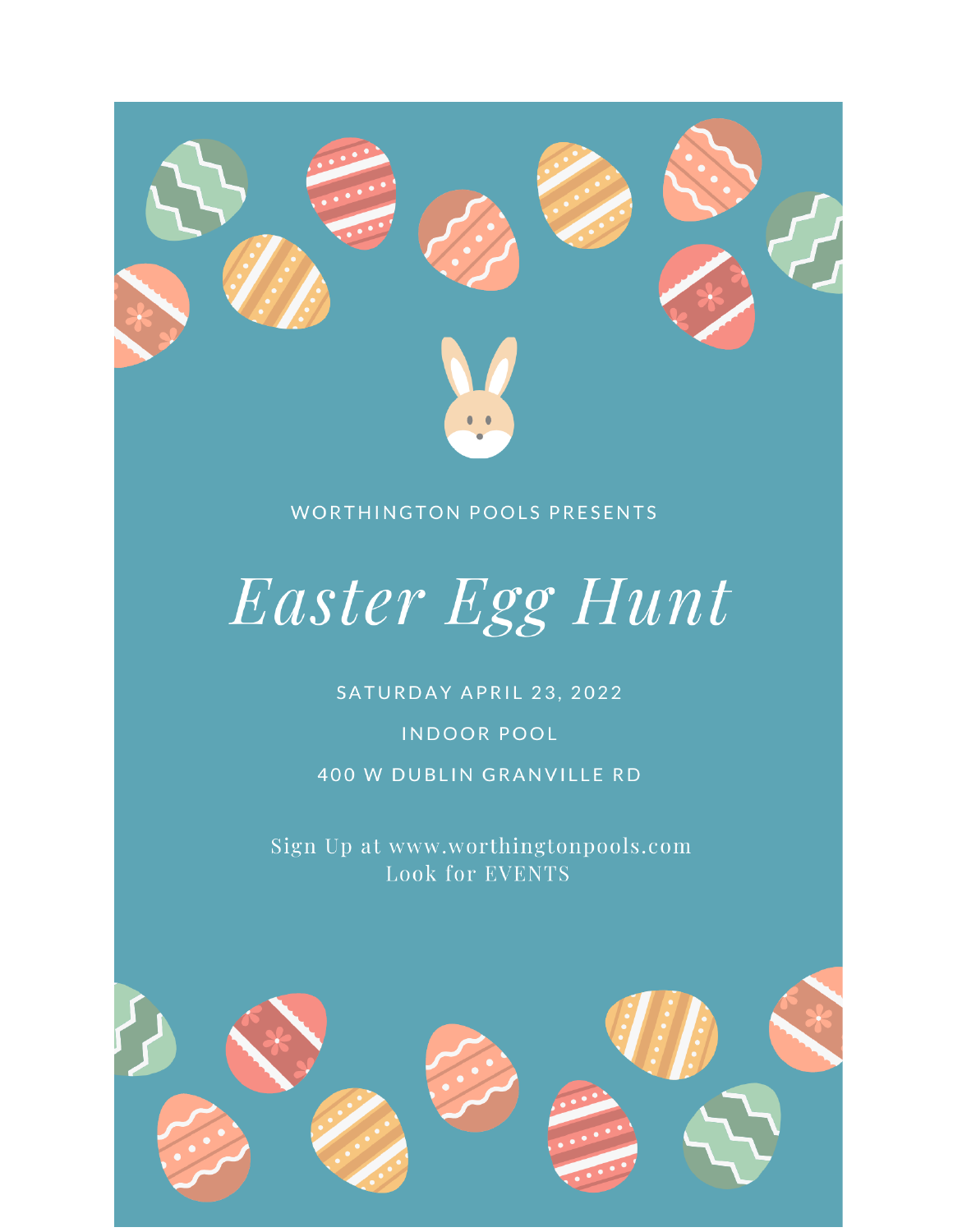### Water Polo

Curious to learn more about one of America's fastest growing sports? Our spring water polo program is open to athletes of all levels- beginners welcome! No experience with the game is necessary, but swim experience is strongly encouraged. Beginners will learn the basic skills and techniques needed to play while experienced players will refine techniques and practice advanced drills. Practice is Fridays at 7:30pm & Saturdays at 11am.

## Splash Pad

It will be opening to the public before we open the outdoor pool in May. However, we're still in the maintenance stage and will keep our community informed when it's open. We're very excited to show you our new Frog Slide!